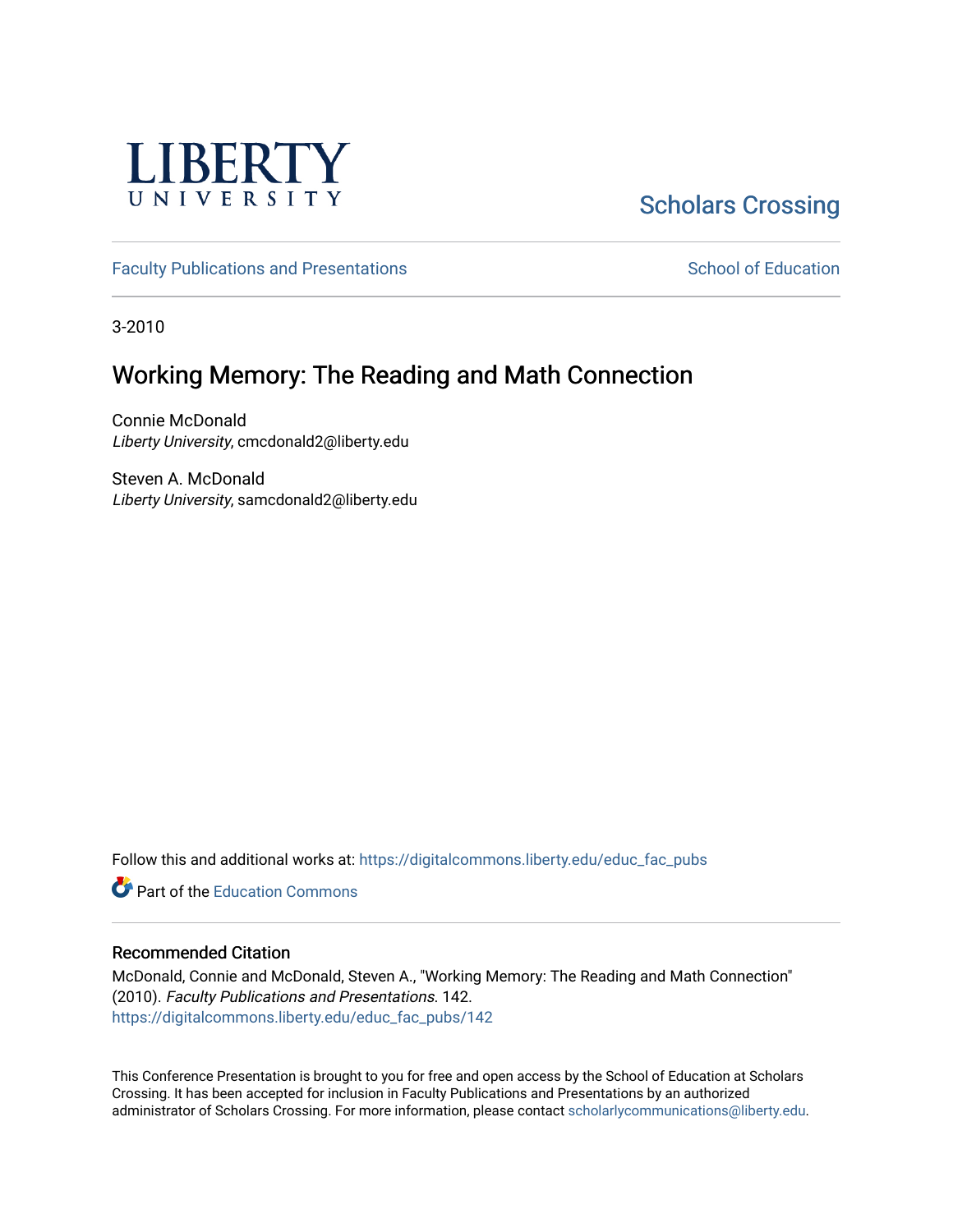# Making Connections: Reading, Math, and Working Memory



Connie McDonald [http://works.bepress.com/connie\\_mcdonald/](http://works.bepress.com/connie_mcdonald/) Steven McDonald [http://works.bepress.com/steven\\_mcdonald/](http://works.bepress.com/steven_mcdonald/)

W

R S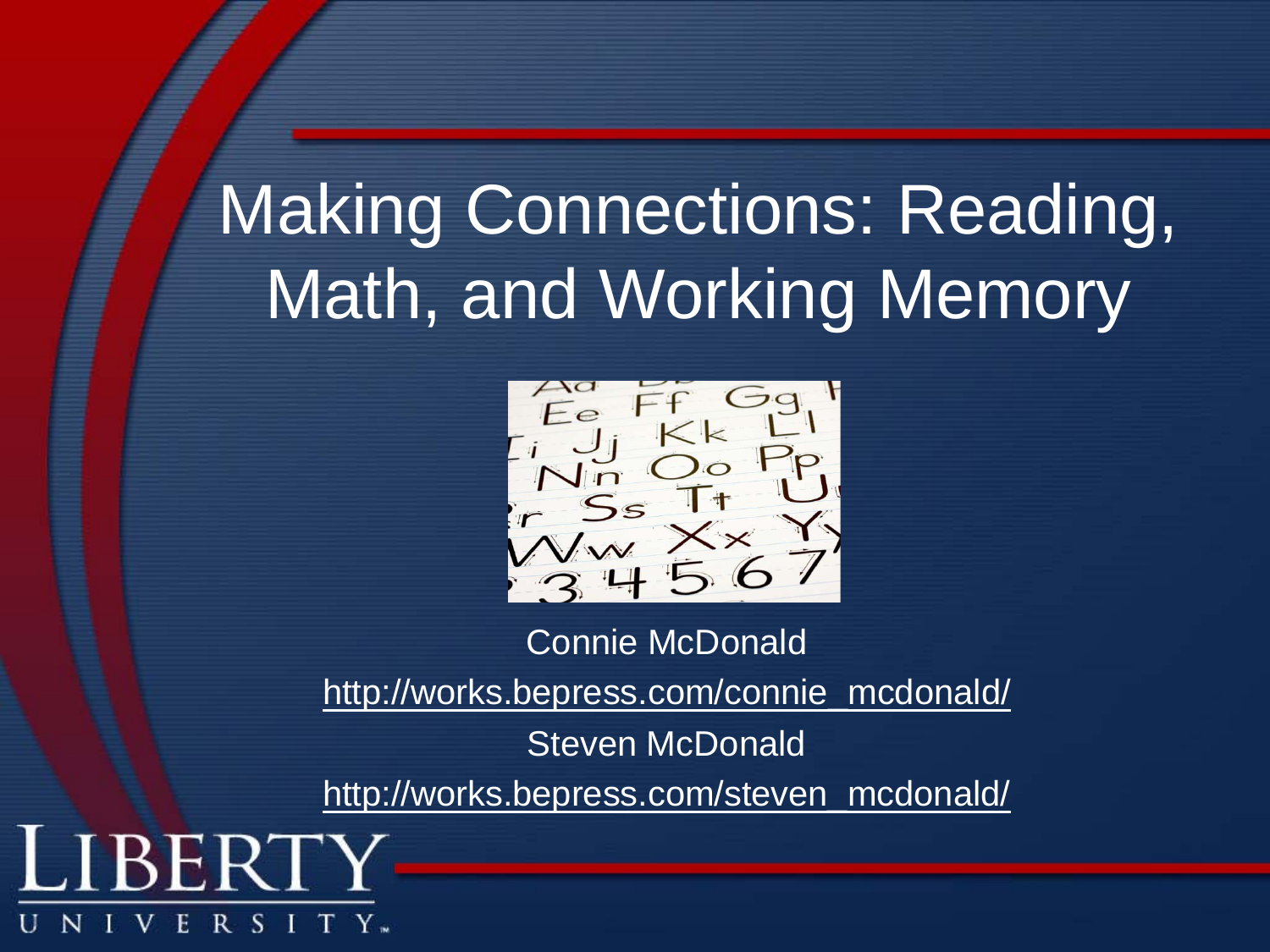# What is Working Memory?

Working memory: "Provides the temporary storage that underpins our capacity for complex thought" (p. 25).

Baddeley, A. (2006). Working memory: An overview. In S. J. Pickering (Ed.), *Working memory and education (pp. 1-53). Burlington, MA: Academic Press.*

#### LIBERTY R S I ŀ.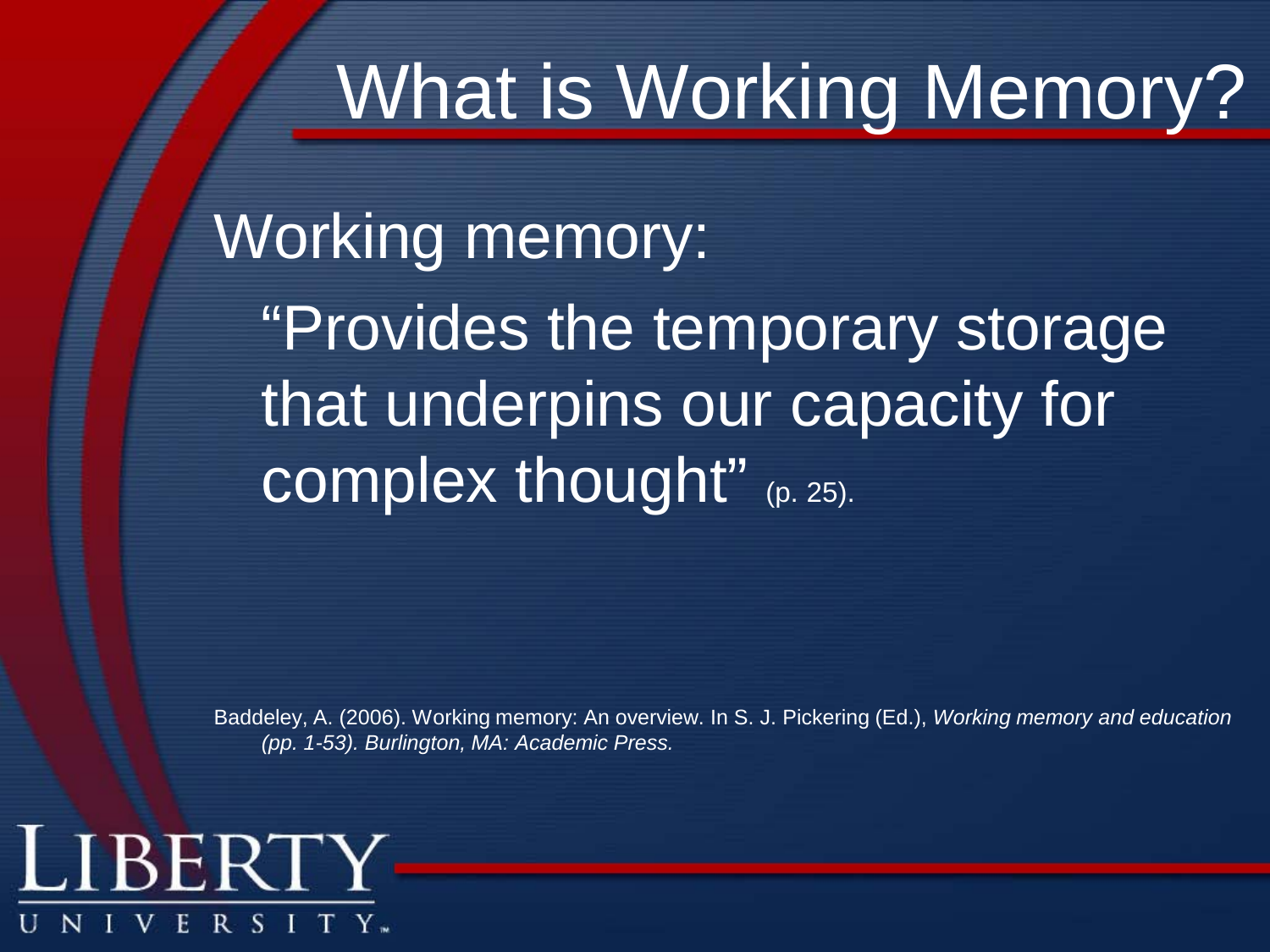# What is Working Memory?

WM is generally conceived as:

- a dynamic mechanism
- that involves the capacity to store information over short periods of time
- while engaging in other cognitively demanding activities (p. 186).

Savage, R., Lavers, N., & Pillay, V. (2007). Working memory and reading difficulties: What we know and what we don't know about the relationship. *Educational Psychology Review, 19(2), 185-221. doi: 10.1007/s10648-006-9024-1*

#### LIBERT R S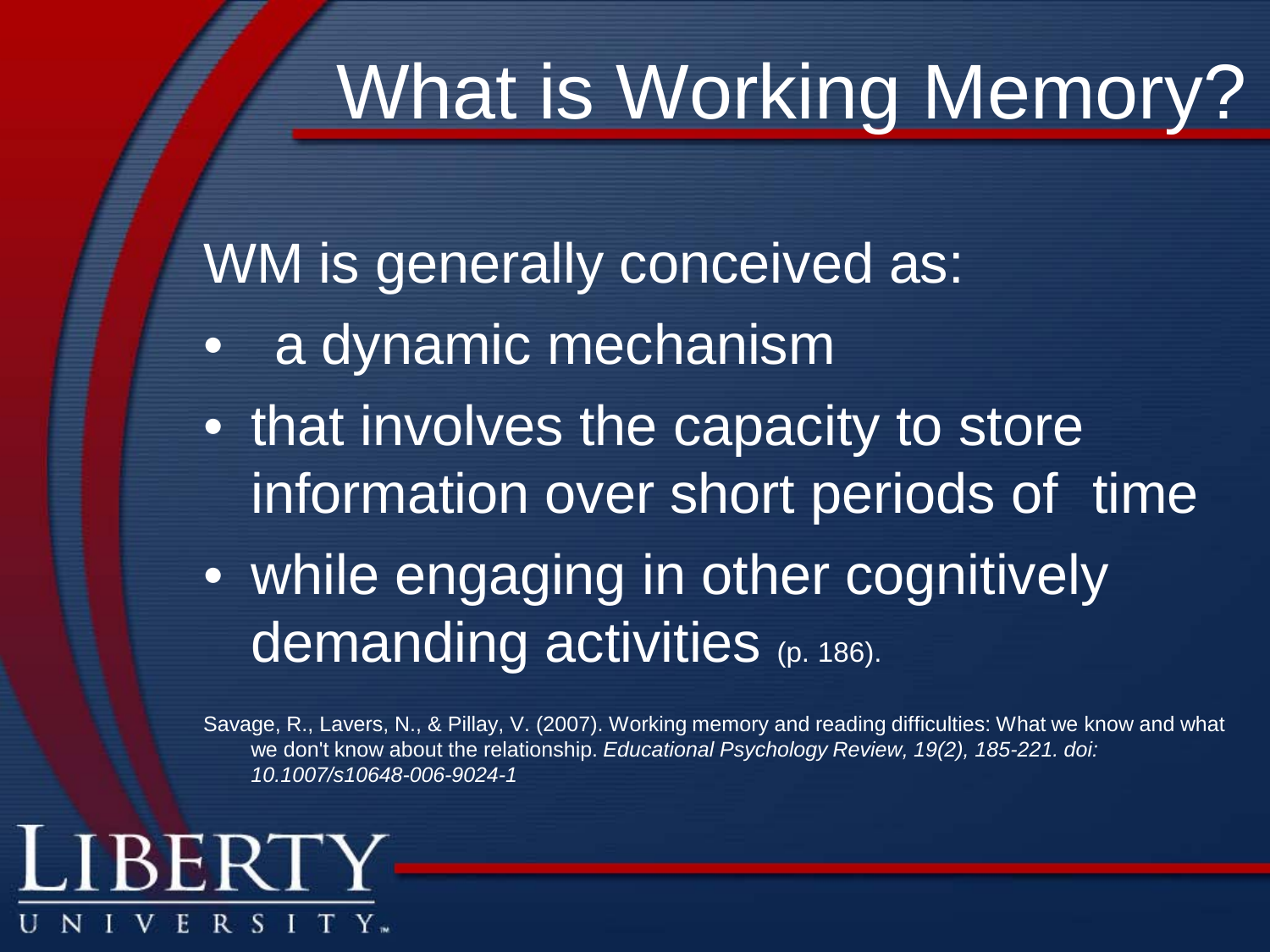# Working Memory

Is composed of three main parts: 1. Central Executive 2. Phonological Loop 3. Visuospatial Sketchpad

The three component model developed by Baddeley (Baddeley, 1986; Baddeley & Hitch, 1974)

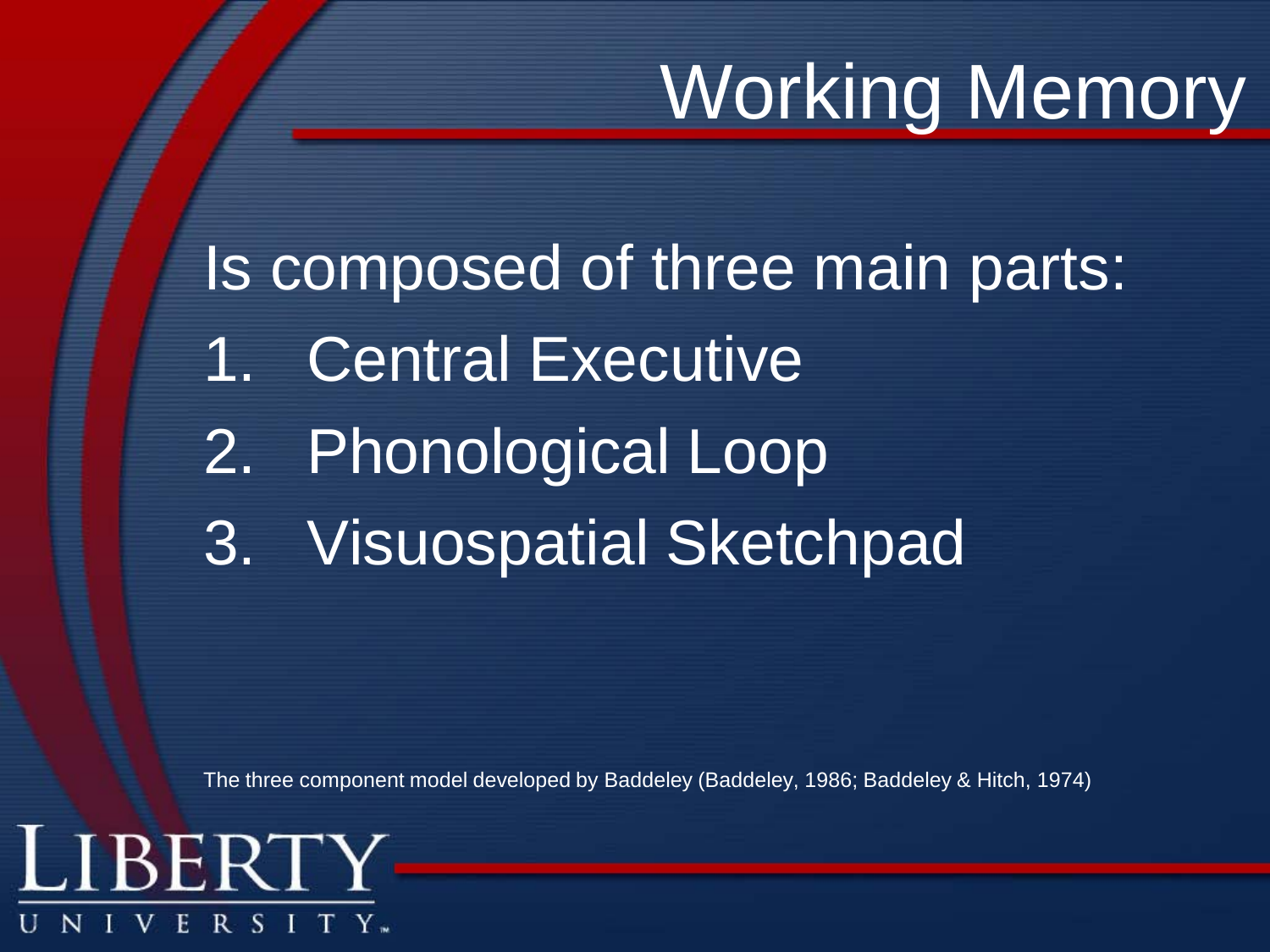# Central Executive



### An attentional control system that selects and operates strategies (p. 25)

Baddeley, A. (2006). Working memory: An overview. In S. J. Pickering (Ed.), *Working memory and education (pp. 1-53). Burlington, MA: Academic Press.*

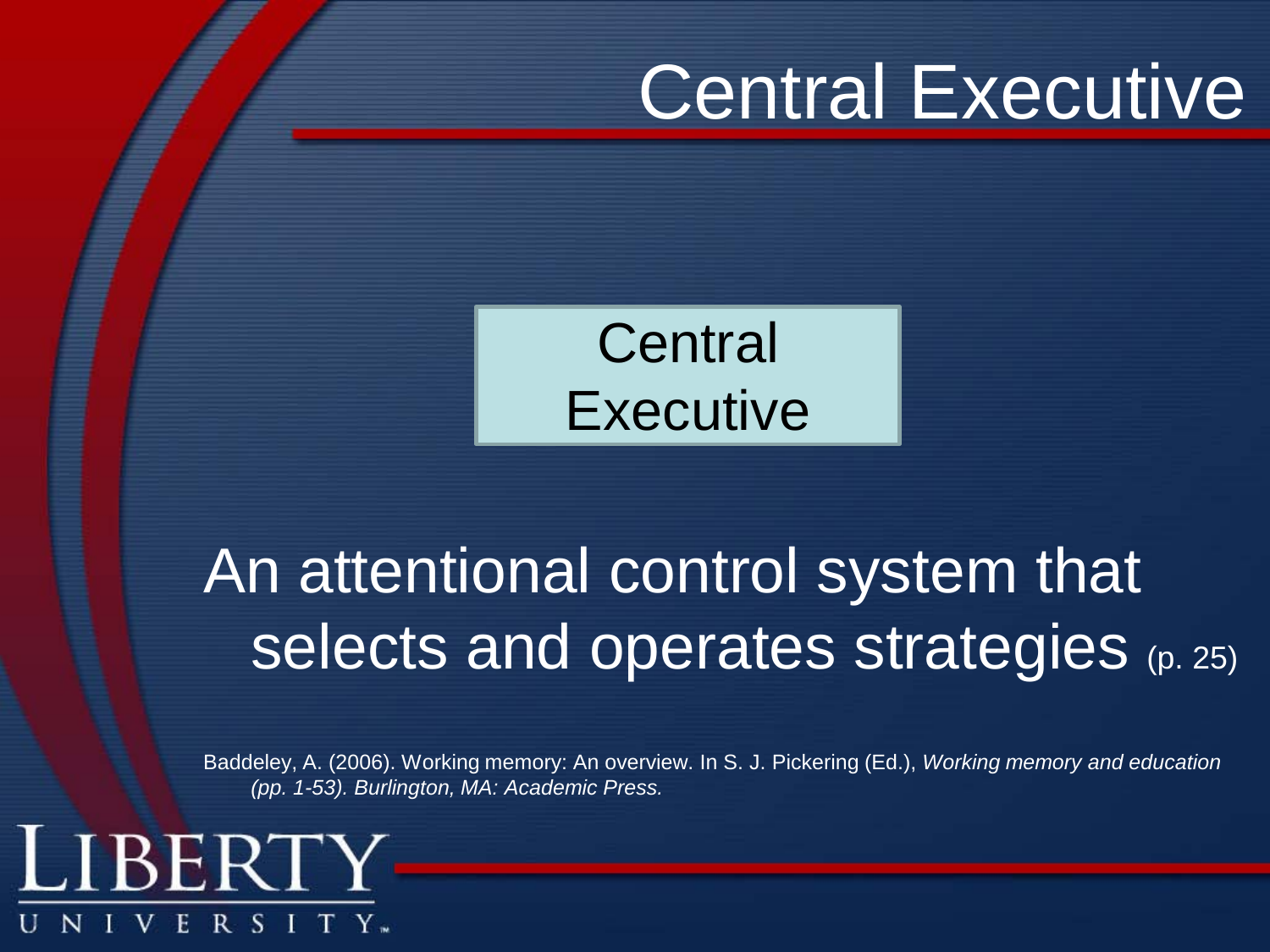# Phonological Loop

#### **Phonological** Loop

R. - S

F.

#### A system for holding and manipulating sound and speech (p. 25)

Baddeley, A. (2006). Working memory: An overview. In S. J. Pickering (Ed.), *Working memory and education (pp. 1-53). Burlington, MA: Academic Press.*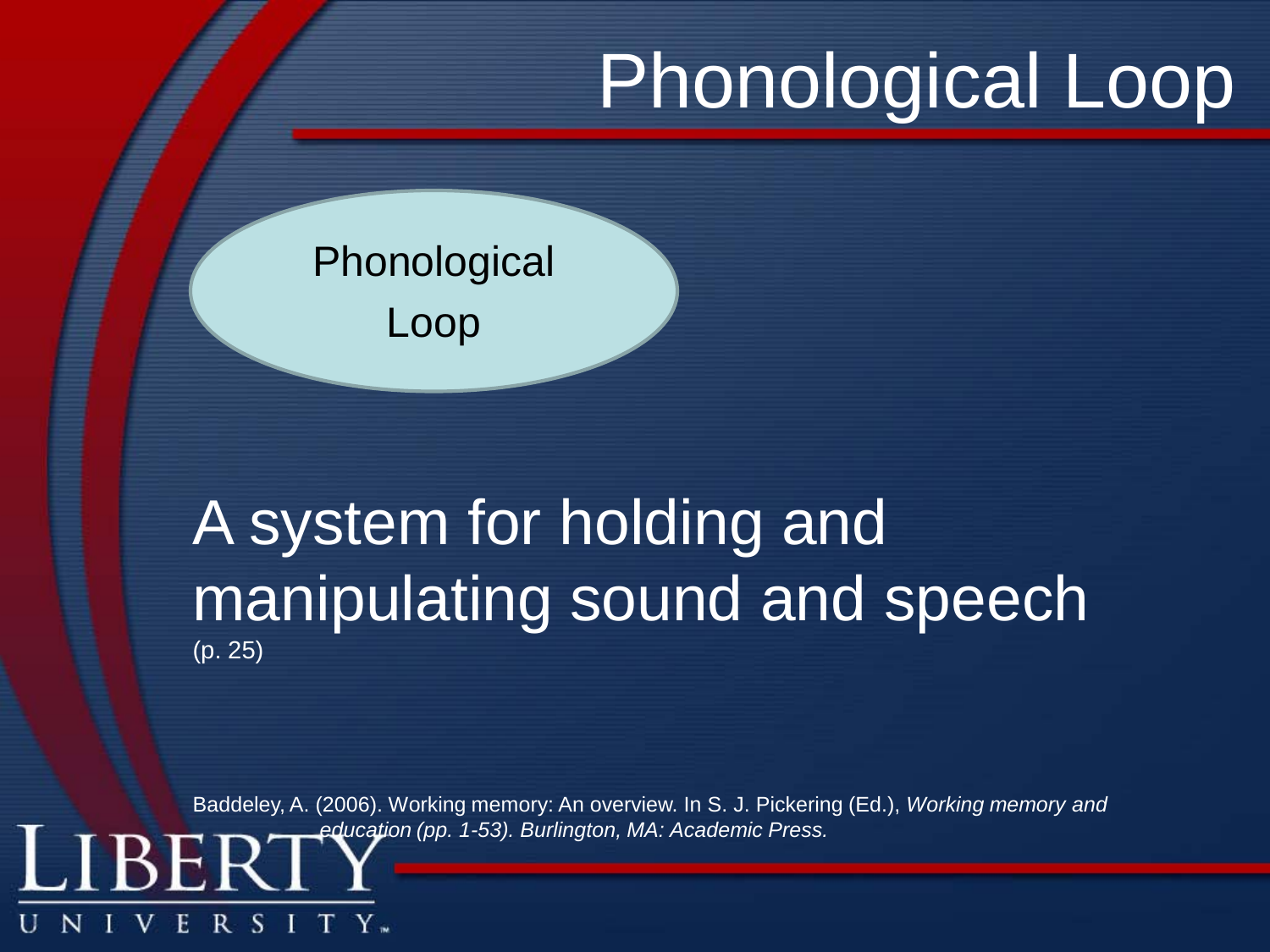# Visuospatial Sketchpad

Visuospatial **Sketchpad** 

Functions in a similar role to the Phonological Loop for nonverbal material (p. 25)

Baddeley, A. (2006). Working memory: An overview. In S. J. Pickering (Ed.), *Working memory and education (pp. 1-53). Burlington, MA: Academic Press.*

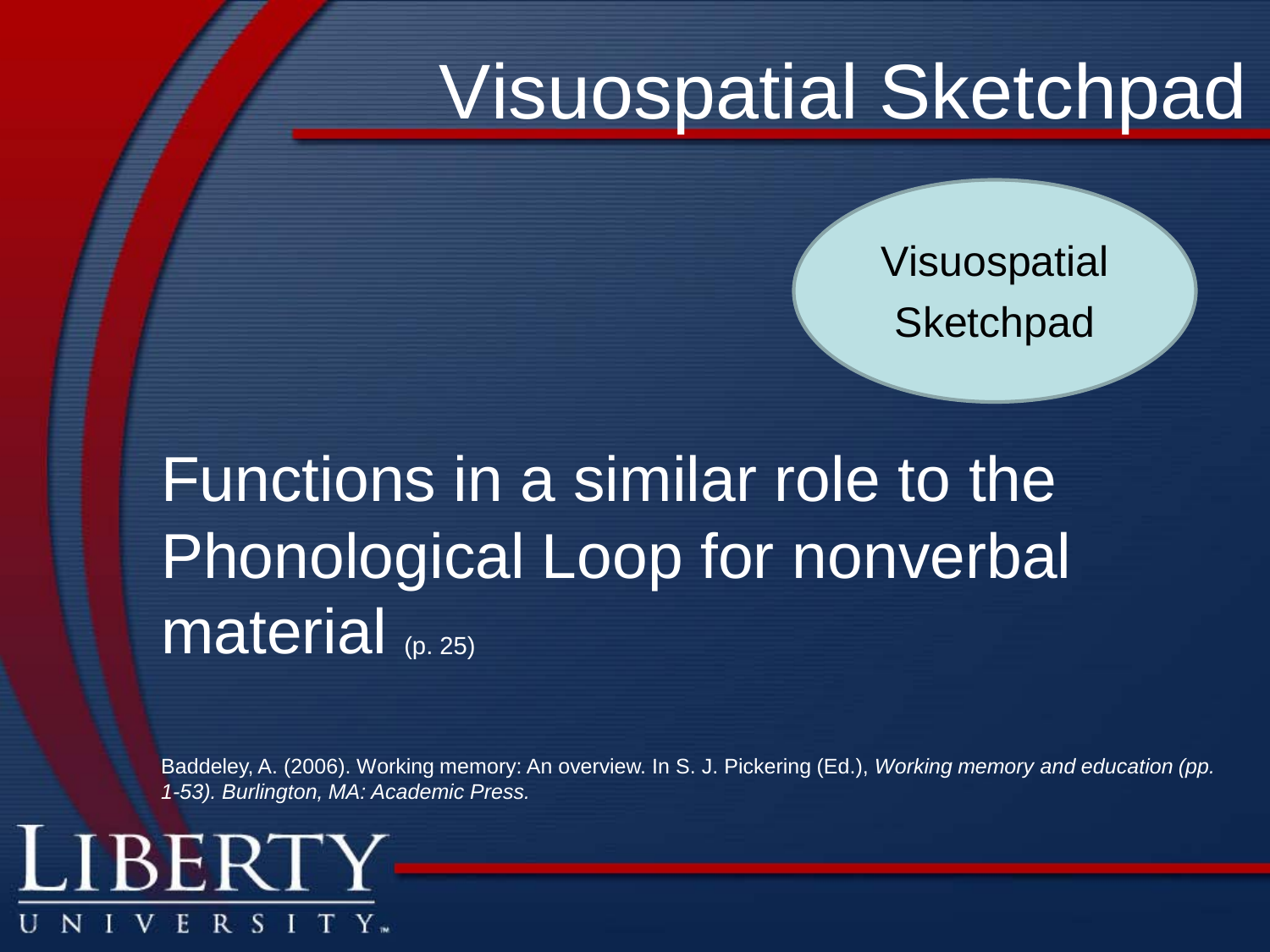

Long Term Memory



 $R S$ 

- 1

V

E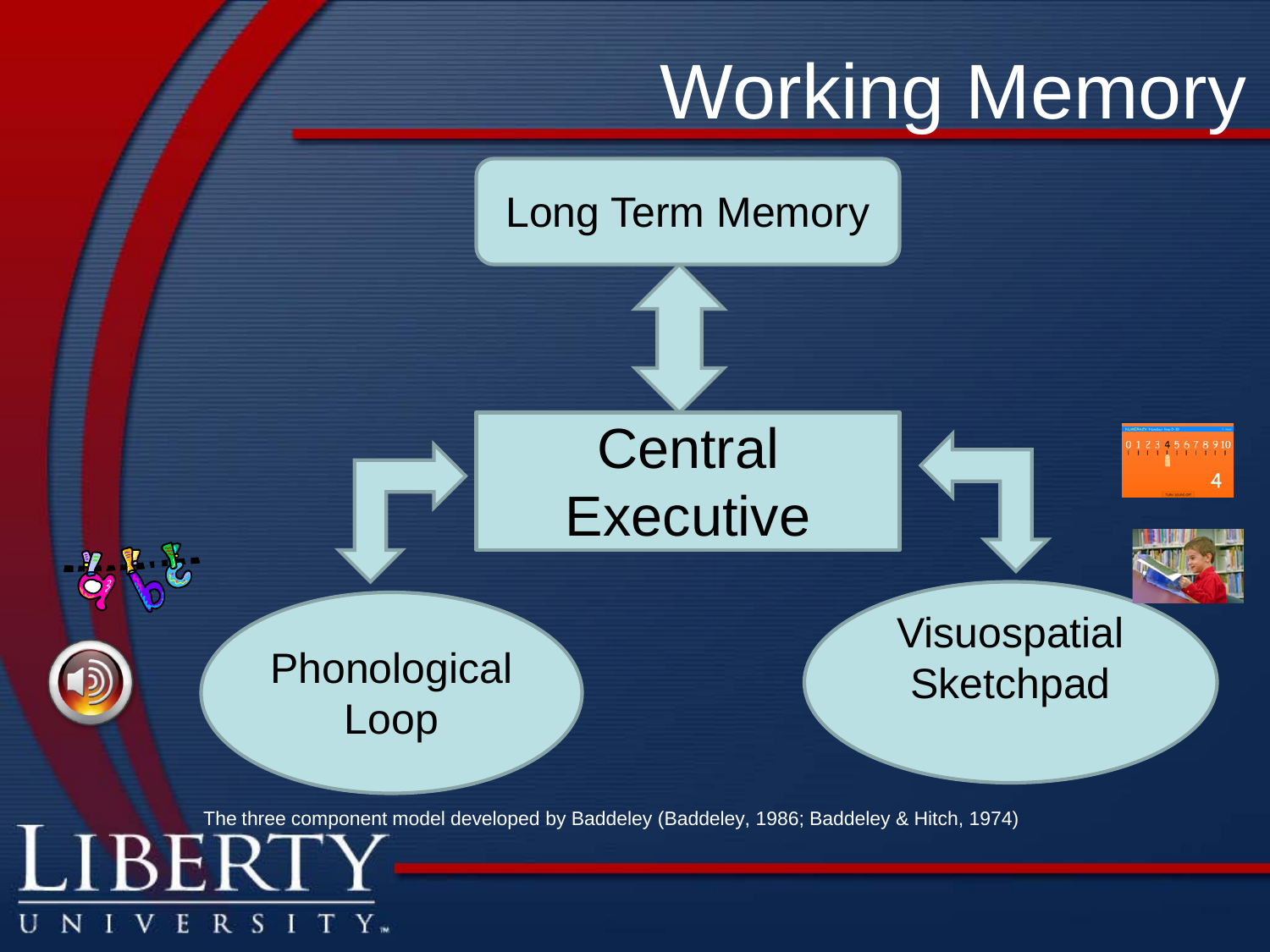#### **Creating Meaningful Literacy Experiences**

- Choose a partner for the following activity.
- Say these letters aloud to a friend: P D A Q S M D B T X C J.
- How many your partner can remember.
- Now, say these words to your friend: boy, car, run, see, sun, food, green, phone, hop , the, pencil, by, old.
- How many does your partner remember?
- Now, read this sentence to your friend: I hope it does not start raining before the conference is over.
- Can your partner remember the sentence.?
- Why was it easier for your partner to remember the sentence?
- Your partner probably remembered a few letters, a few more words, but had no difficulty remembering the sentence. The sentence had meaning and was easily understood, comprehended, and remembered.
- Literacy experiences have to be meaningful to them if they are to be understood, comprehended, and remembered.
- Working memory is the mechanism for making connections in cognitive processes.

Dean, T. (1996). University of MS Writing Project. Creating meaningful literacy experiences by J. Bishop of MACUS. $R_{\odot}$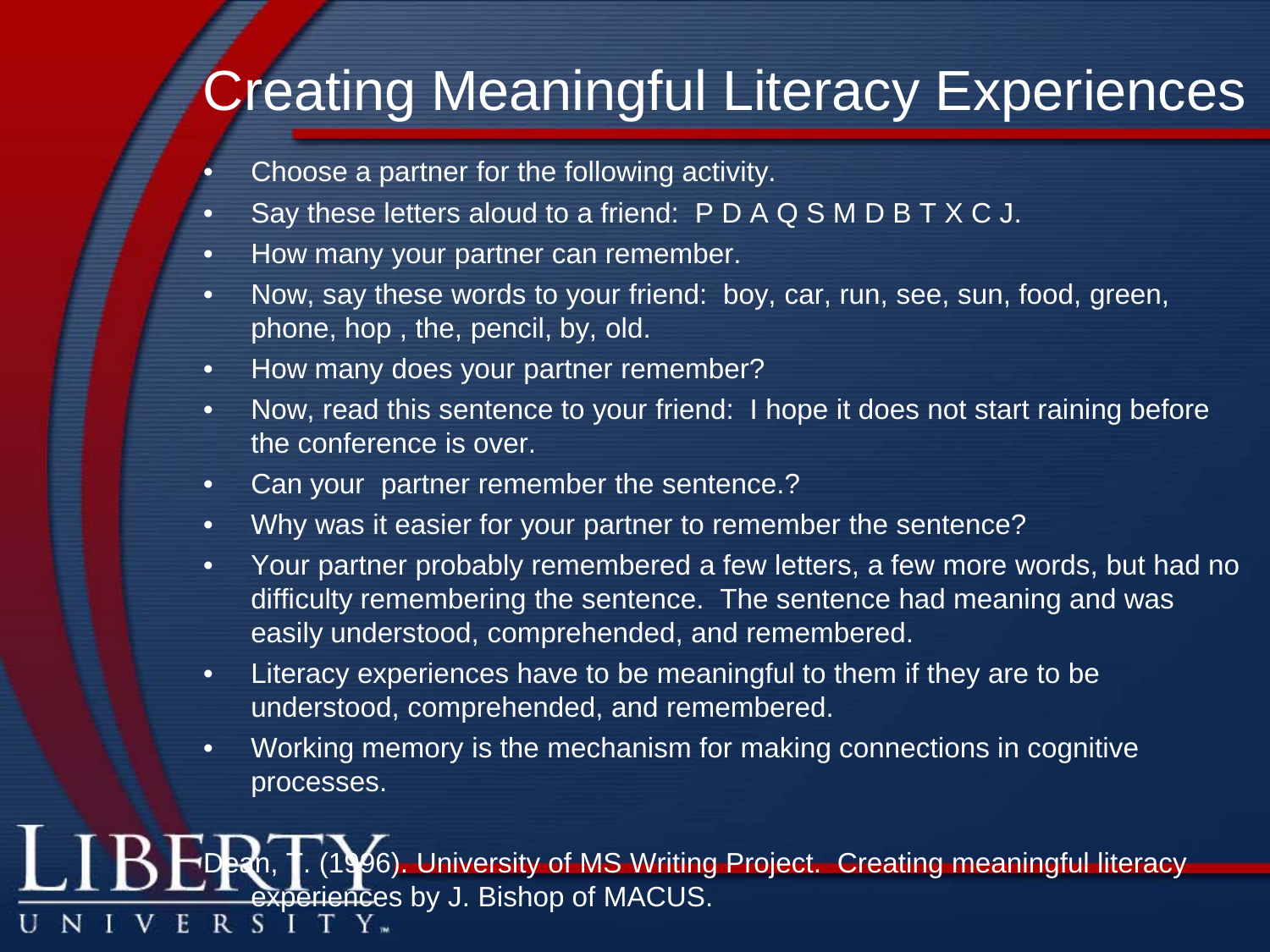# Reading Connection

Building Blocks of Reading Cognitive Overload • Too much time trying to decode

• Not enough time or cognitive energy to **comprehend** 

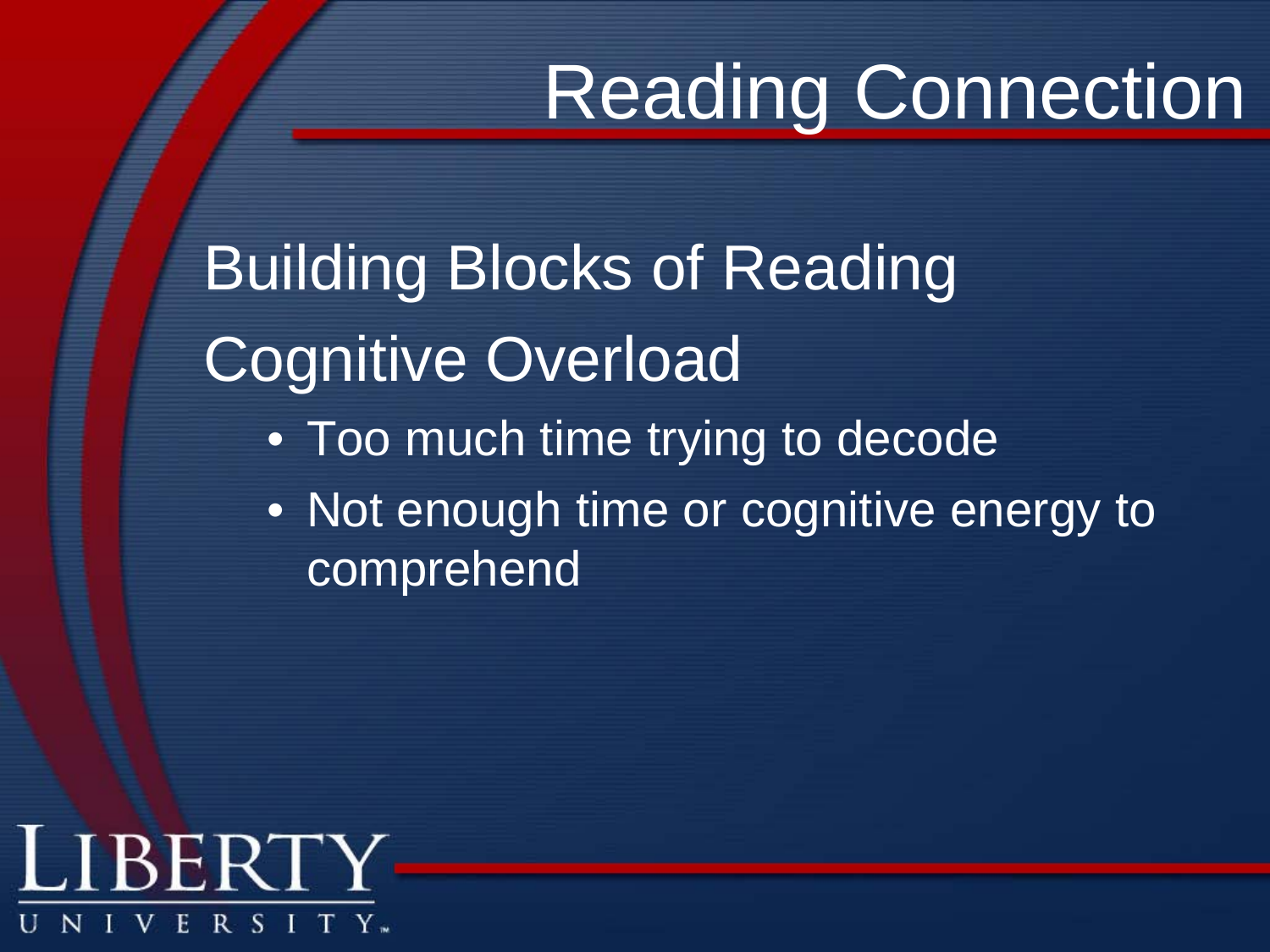# Working Memory & Learning

An important and consistent finding is that working memory is strongly associated with children's abilities to learn in key academic domains such as reading and mathematics. (p. 273)

Holmes, J., Adams, J. W., & Hamilton, C. J. (2008). The relationship between visuospatial sketchpad capacity and children's mathematical skills. *European Journal of Cognitive Psychology, 20*(2), 272-289.

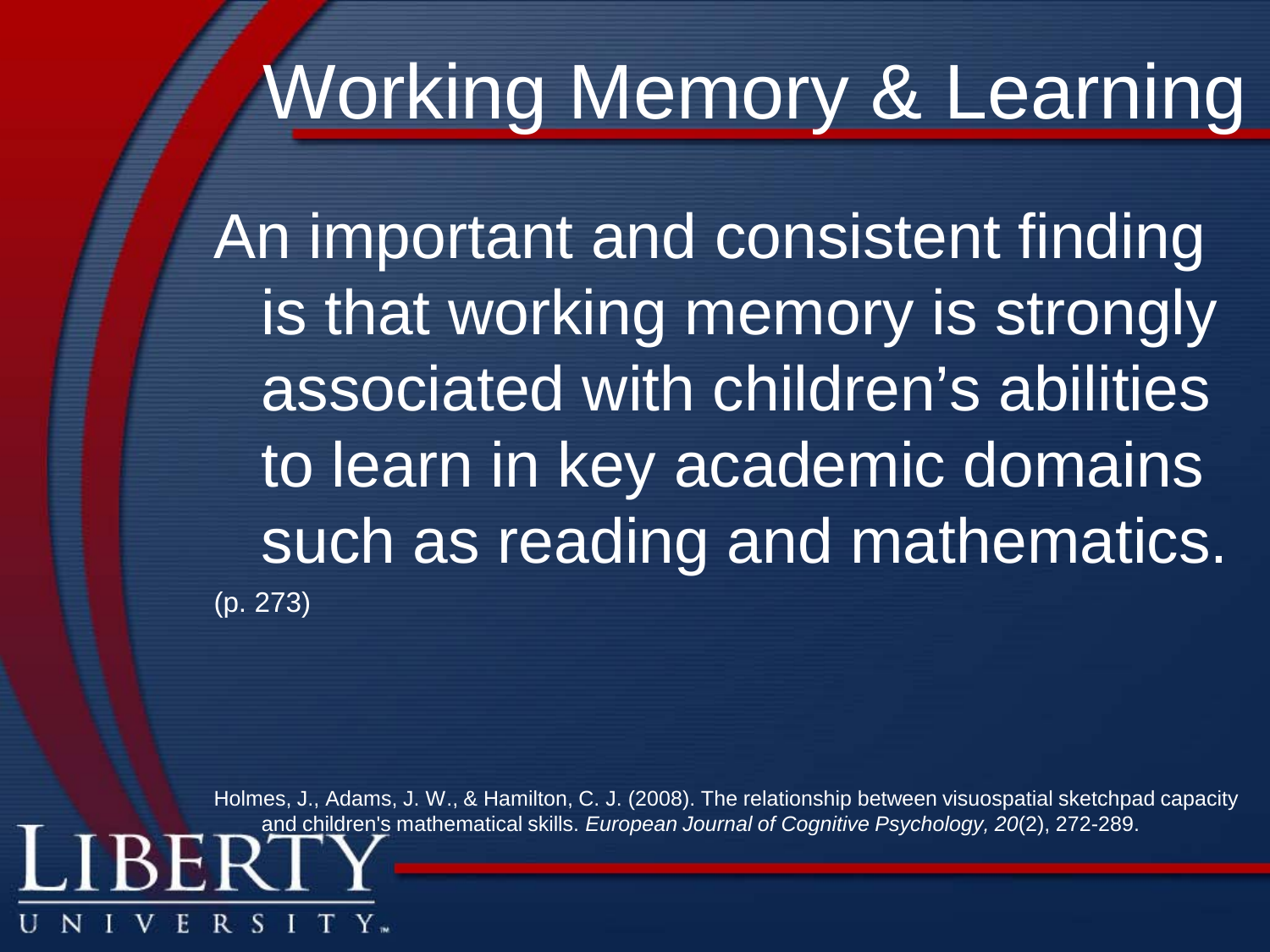# Working Memory & Learning

Indeed, marked impairments in working memory function characterize the majority of children with learning difficulties (p. 273).

Holmes, J., Adams, J. W., & Hamilton, C. J. (2008). The relationship between visuospatial sketchpad capacity and children's mathematical skills. *European Journal of Cognitive Psychology, 20*(2), 272-289.

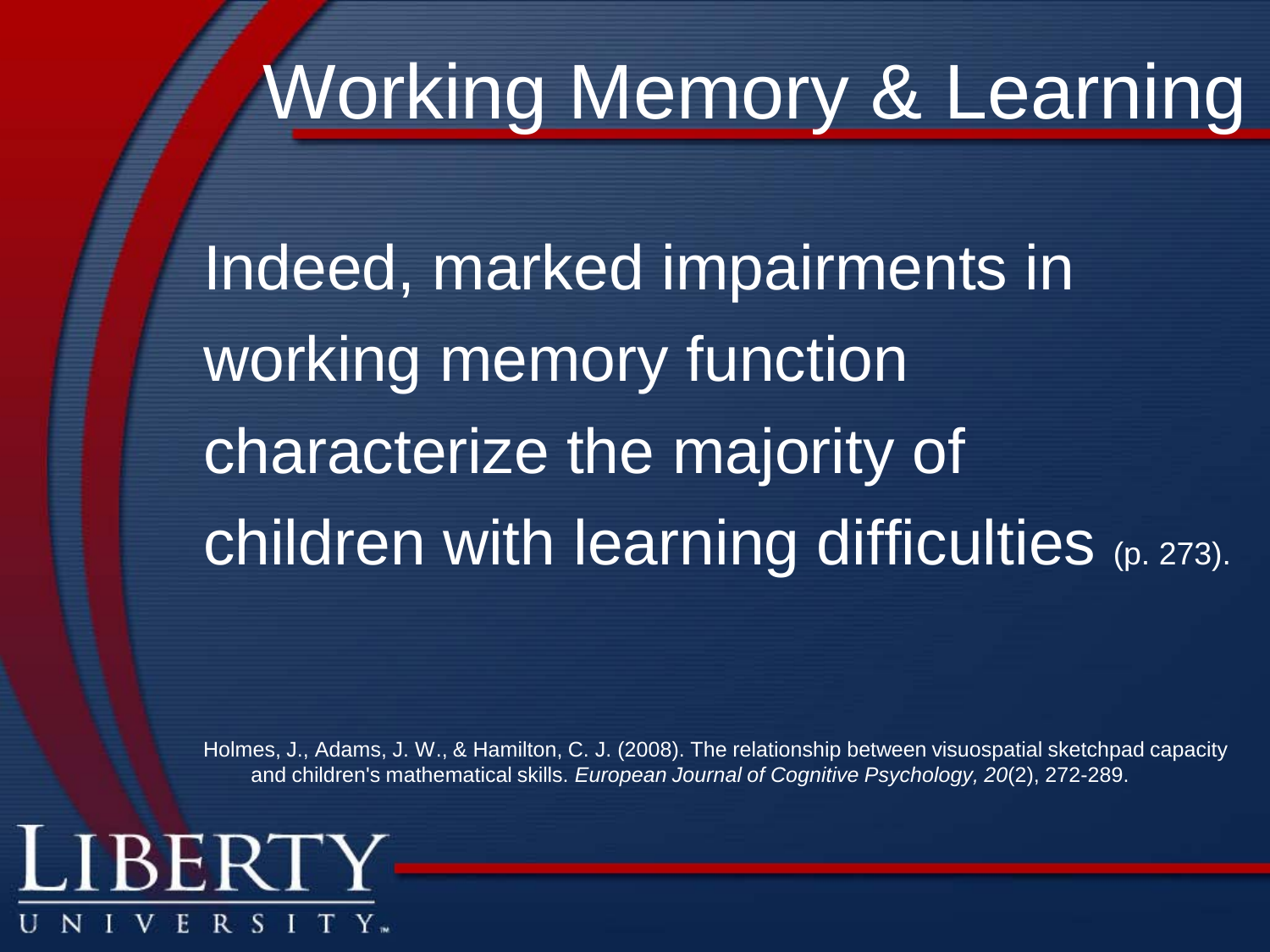# WM Deficits

**≻A poor attention span and high** levels of distractibility but not the hyperactive/impulsive behavior **characteristic of ADHD** (p. 242).

Alloway, T. P., Gathercole, S. E., Kirkwood, H., & Elliott, J. (2009). The working memory rating scale: A classroom-based behavioral assessment of working memory. *Learning & Individual Differences, 19(2), 242-245. doi: 10.1016/j.lindif.2008.10.003*

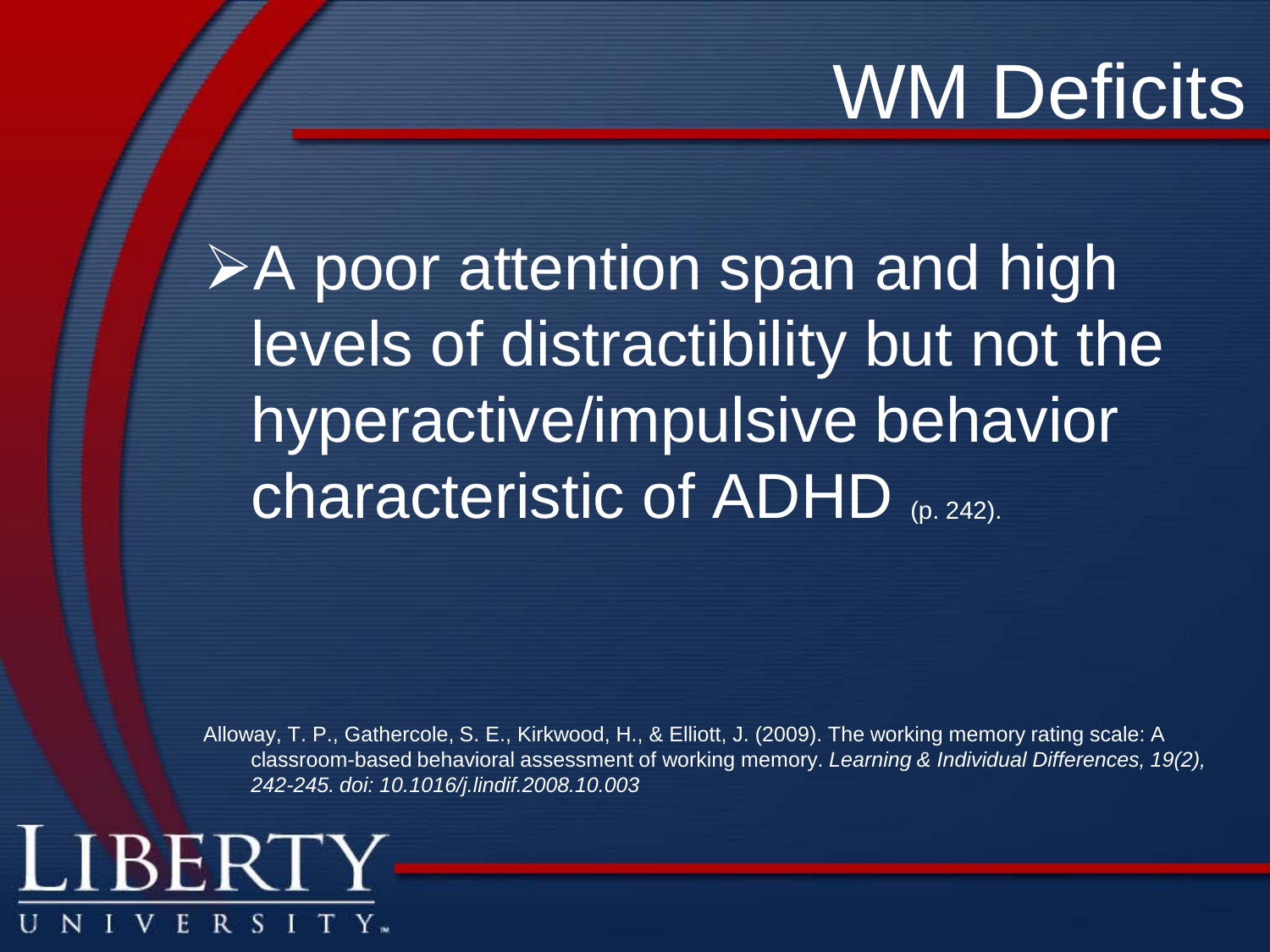# WM Deficits

Difficulties in following instructions  $\triangleright$  Remembering the detailed content of ongoing activities  $\triangleright$  Keeping track of progress through multi-step tasks  $\triangleright$  Seeing through an activity to satisfactory completion (p. 243)

Alloway, T. P., Gathercole, S. E., Kirkwood, H., & Elliott, J. (2009). The working memory rating scale: A classroom-based behavioral assessment of working memory. *Learning & Individual Differences, 19(2), 242-245. doi: 10.1016/j.lindif.2008.10.003*

R S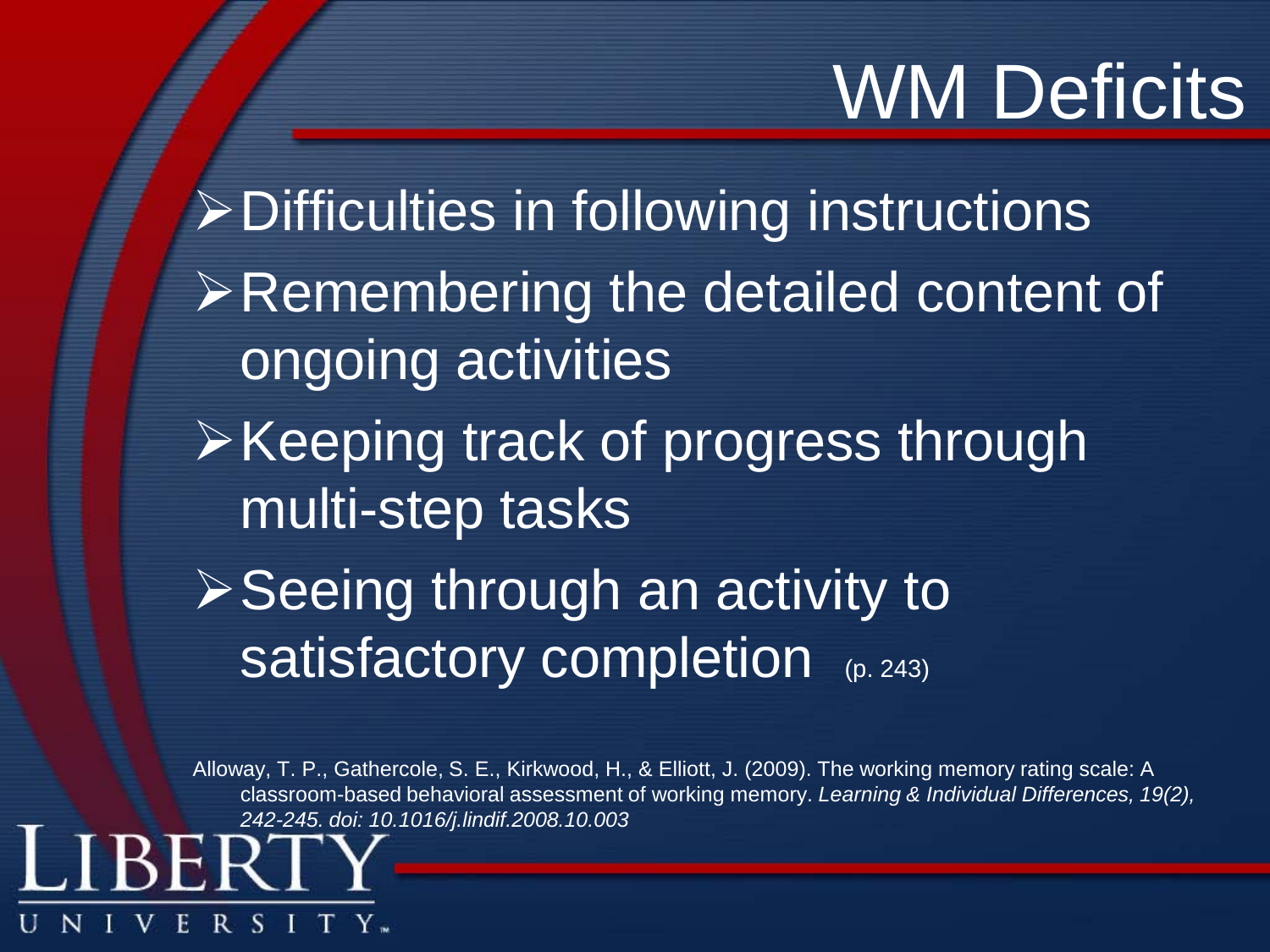# Identifying WM Deficits

Currently, two major obstacles to the effective identification and management of working memory needs in the classroom are:

- $\triangleright$  working memory problems are difficult to detect from casual observation alone
- $\triangleright$  there is an absence of suitable assessment tools that can be used by teachers to identify potential working memory problems

Alloway, T. P., Gathercole, S. E., Kirkwood, H., & Elliott, J. (2009). The working memory rating scale: A classroom-based behavioral assessment of working memory. *Learning & Individual Differences, 19(2), 242-245. doi: 10.1016/j.lindif.2008.10.003*

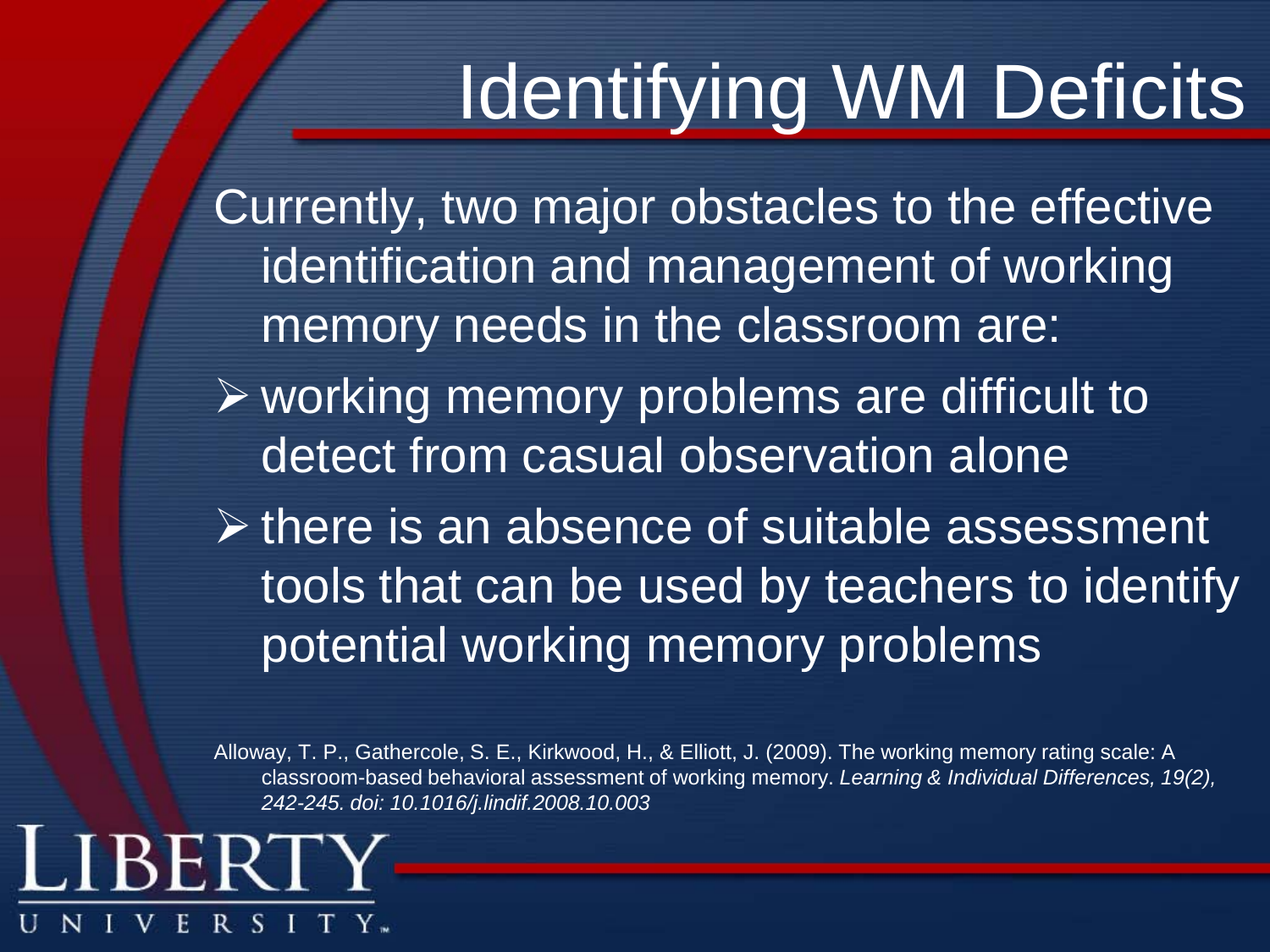# Testing Working Memory

### Working Memory Rating Scale (WMRS)

### Automated Working Memory Assessment (AWMA)

#### LIBERTY R S I T Y. Н.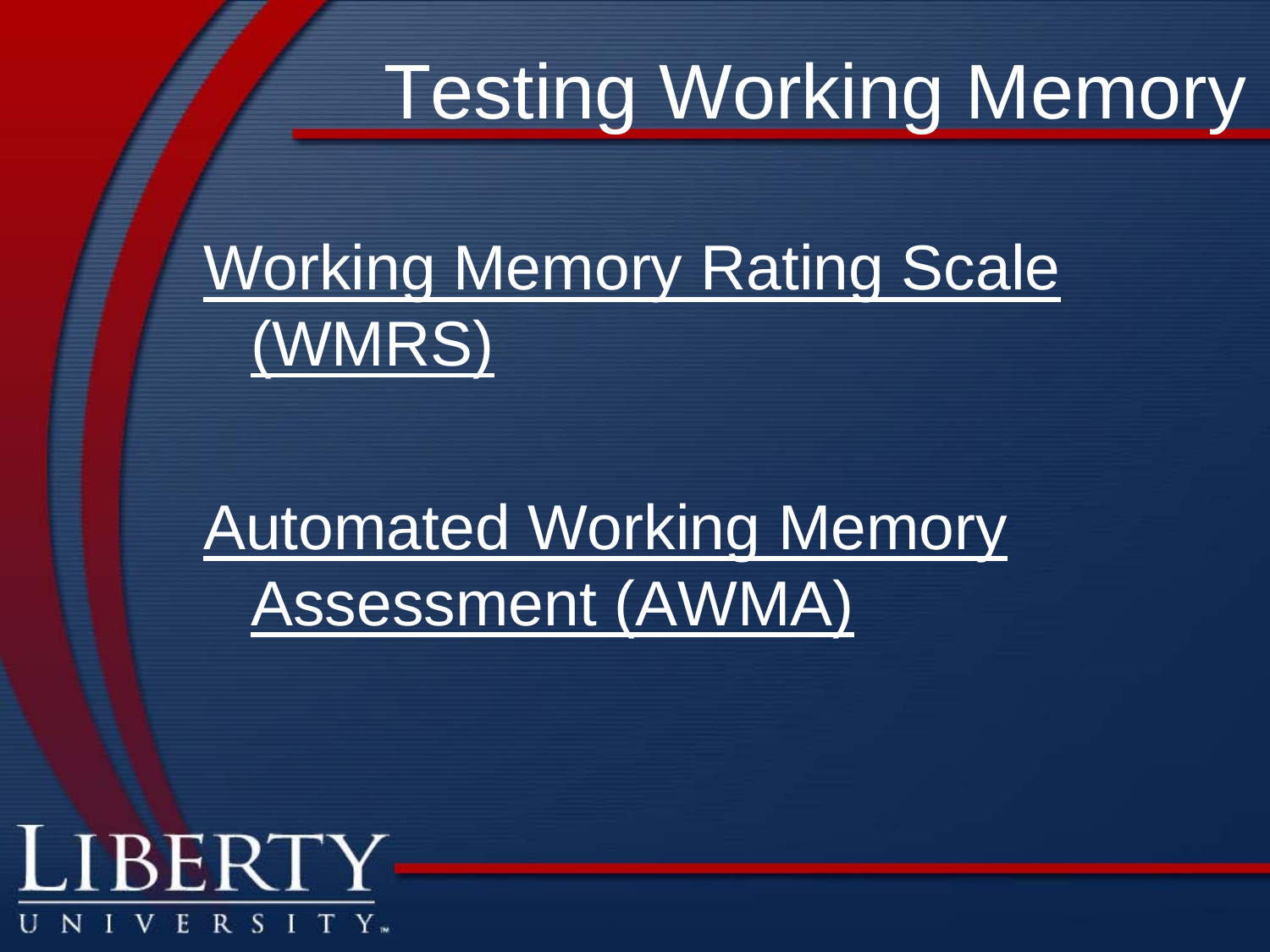The presence or absence of a reading deficiency is a powerful predictor of the stability of a **mathematics disability.** (p. 220)

Jordan, N. C., & Hanich, L. B. (2003). Characteristics of children with moderate mathematics deficiencies: A longitudinal perspective. Learning Disabilities Research & Practice (Blackwell Publishing Limited), 18(4), 213.

#### LIBERT R S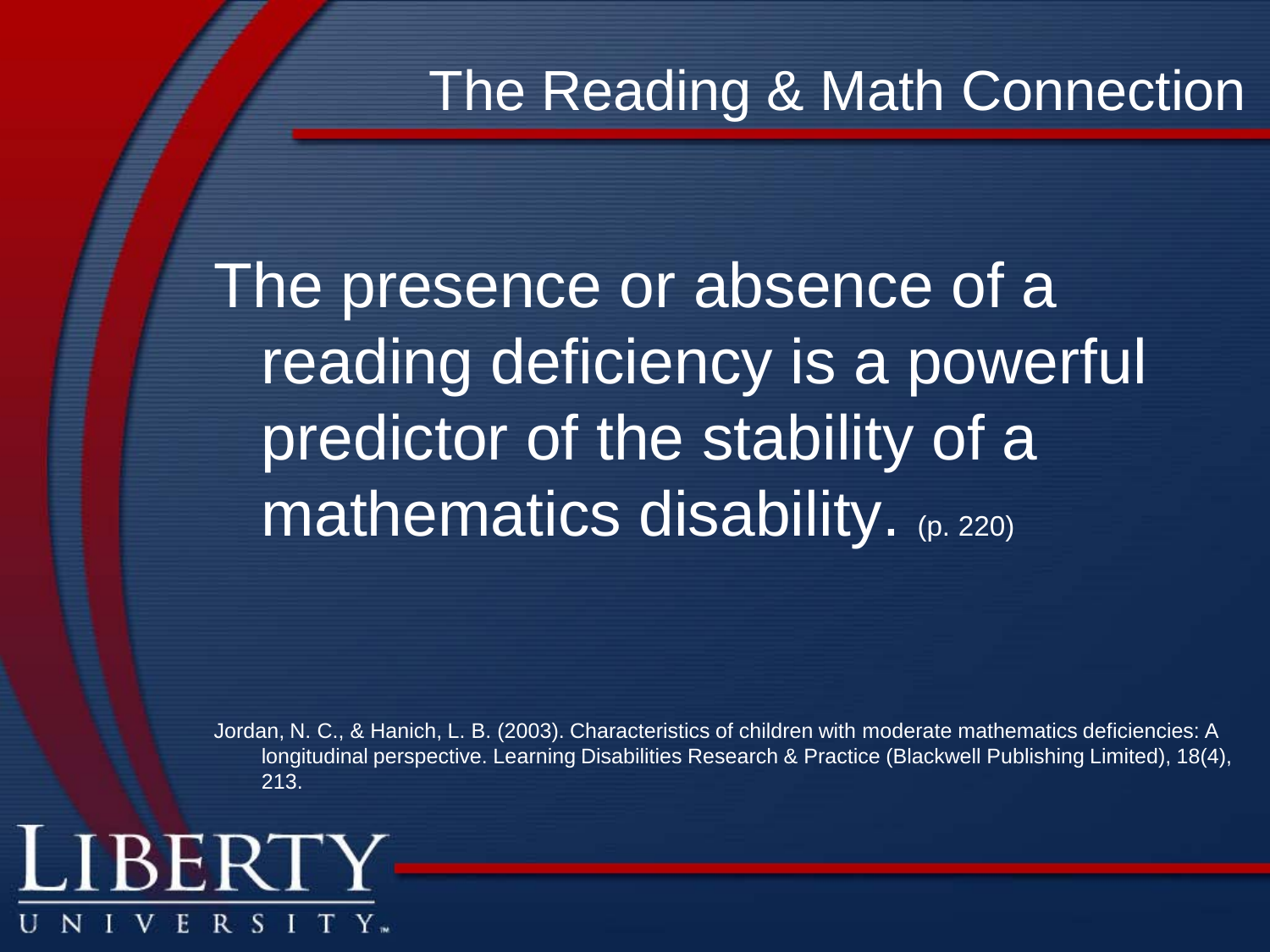A child with comorbid RD/MD at the beginning of second grade is likely to have intractable problems in mathematics throughout primary school, despite special education Support. (p. 220)

Jordan, N. C., & Hanich, L. B. (2003). Characteristics of children with moderate mathematics deficiencies: A longitudinal perspective. Learning Disabilities Research & Practice (Blackwell Publishing Limited), 18(4), 213.

**REI**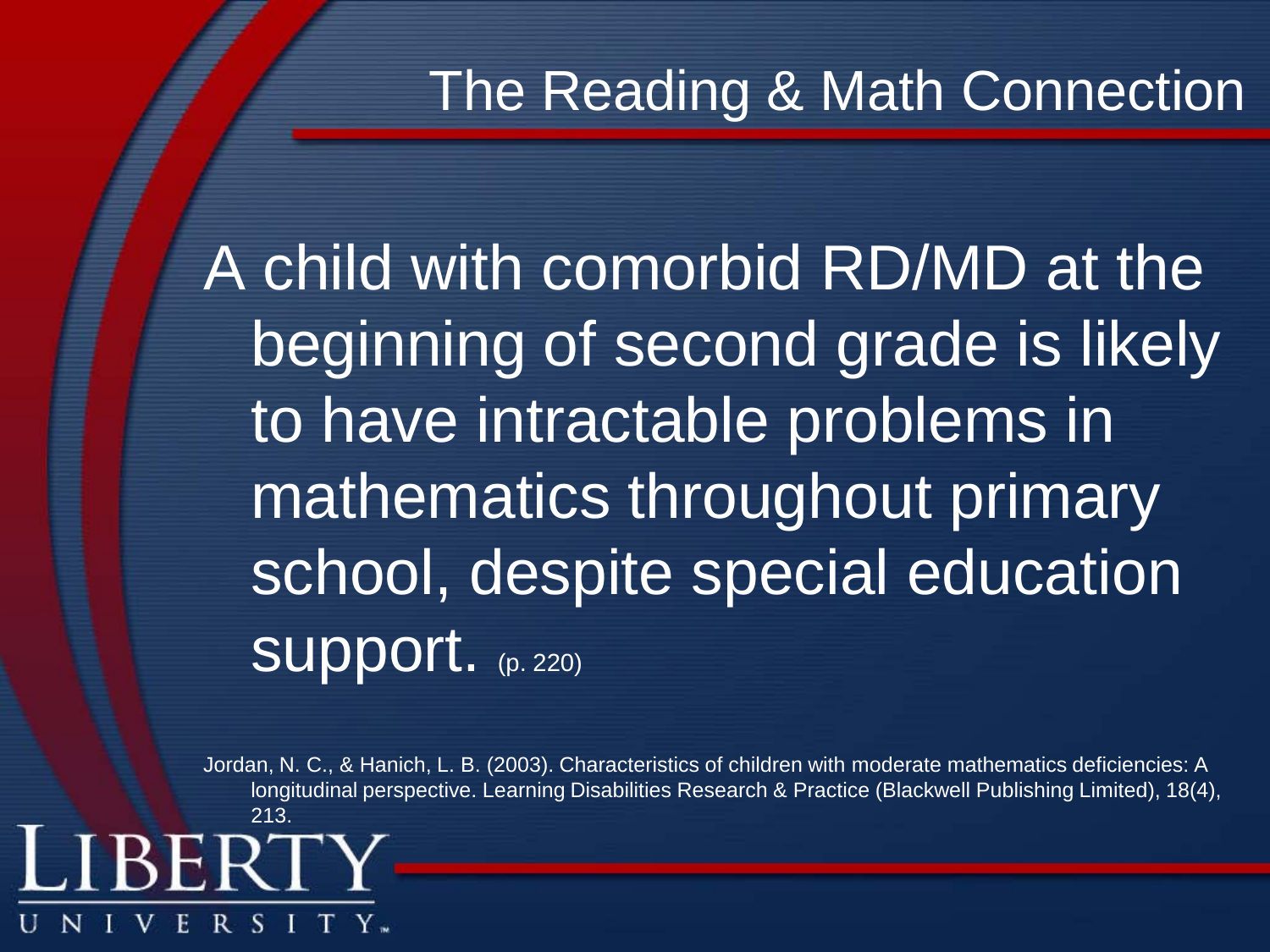Reading abilities influence children's growth in mathematics, but mathematics abilities do not influence children's growth in reading. (p. 586)

Jordan, N. C., Kaplan, D., & Hanich, L. B. (2002). Achievement growth in children with learning difficulties in mathematics: Findings of a two-year longitudinal study. Journal of Educational Psychology, 94(3), 586.

#### LIBERTY R S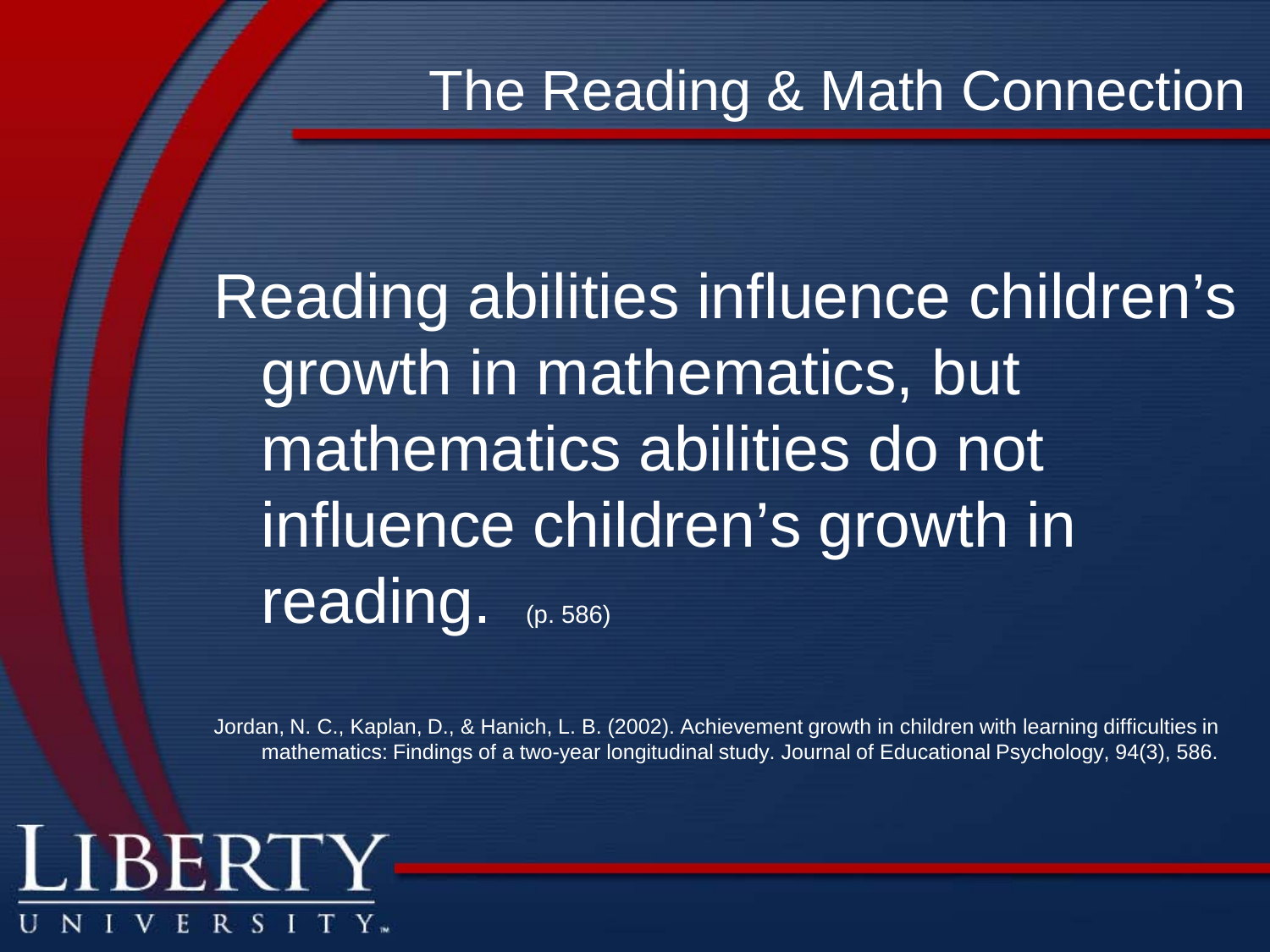Thus it appears that children who start out with specific reading difficulties are at risk for developing secondary or associated mathematics difficulties as they progress through elementary School. (p. 595)

Jordan, N. C., Kaplan, D., & Hanich, L. B. (2002). Achievement growth in children with learning difficulties in mathematics: Findings of a two-year longitudinal study. Journal of Educational Psychology, 94(3), 586.

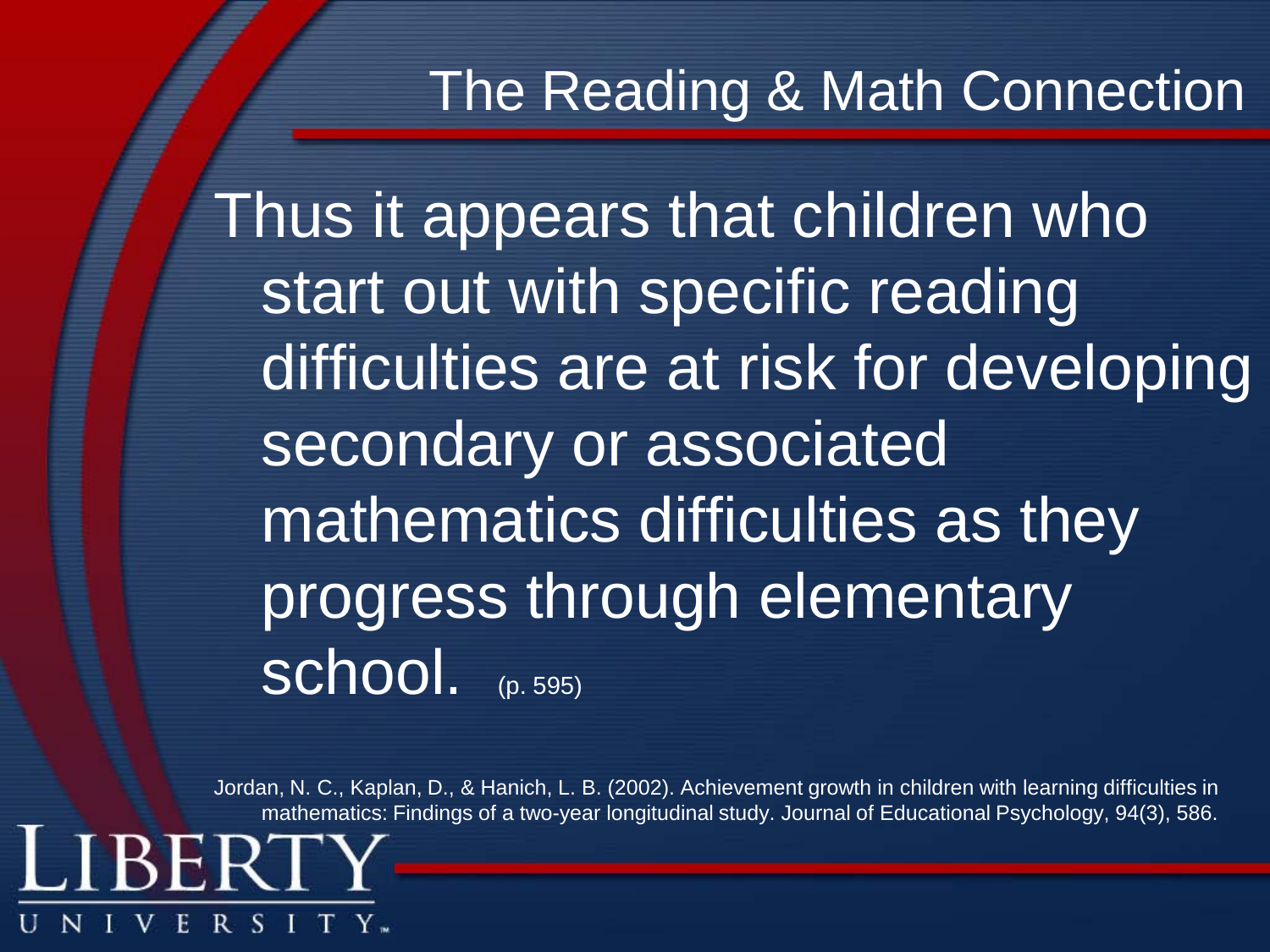What can we do?  $\triangleright$  Instruction should use visual strategies to compensate for verbal weakness Poor readers also could be instructed in orthographic techniques (memorizing common words in text) which would reduce the need for decoding and aid in comprehension (p. 360)

Kibby, M. Y., & Cohen, M. J. (2008). Memory Functioning in Children with Reading Disabilities and/or Attention Deficit/Hyperactivity Disorder: A Clinical Investigation of their Working Memory and Long-Term Memory Functioning. *Child Neuropsychology, 14(6), 525-546.* 

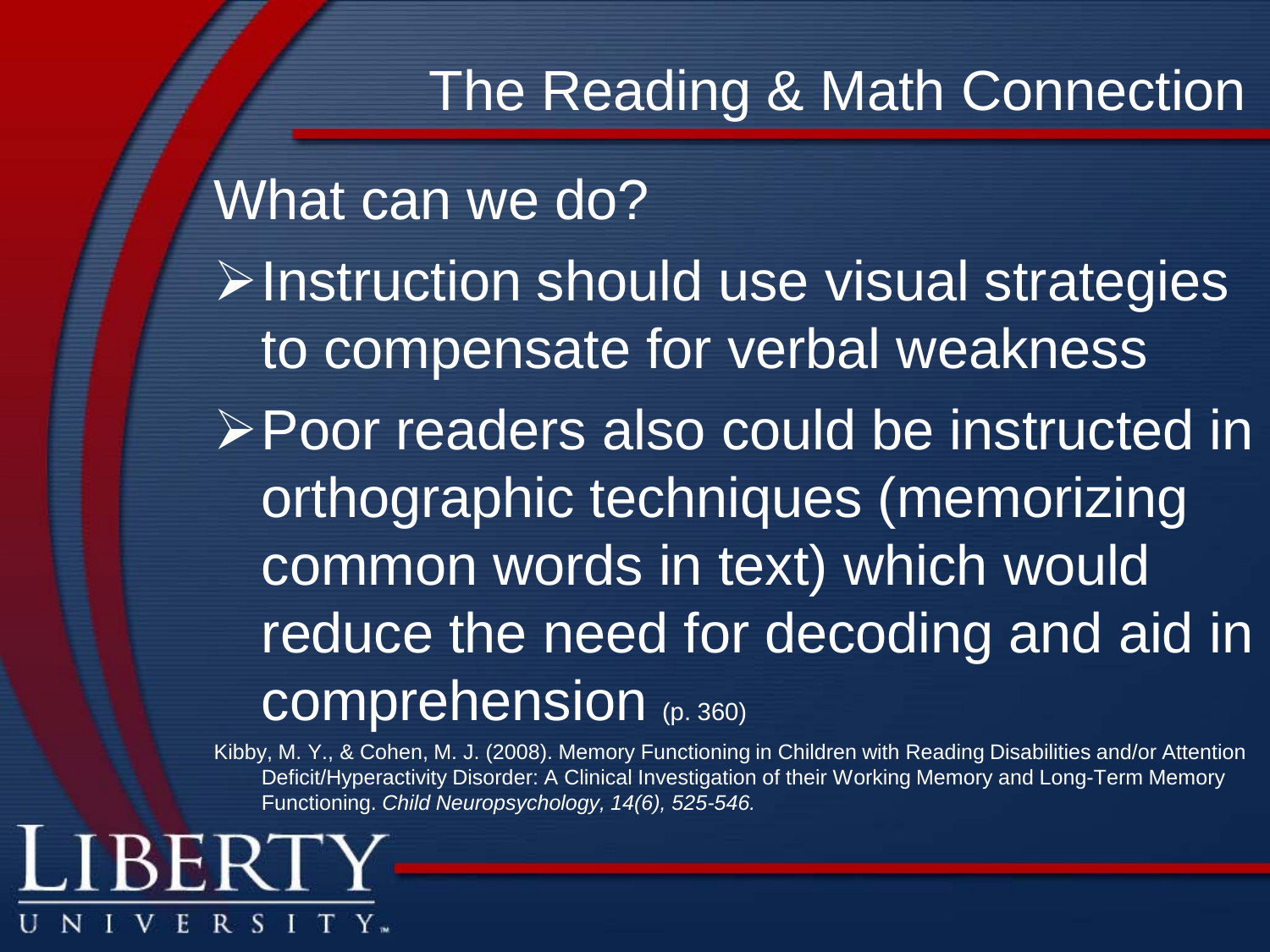Offer student friendly definitions of math terms

**Encourage deep processing of word** meanings (connections to existing schemata)

 $\triangleright$  Provide extend opportunities to encounter words

 $\triangleright$  Enrich the verbal environment of the mathematics lesson (p. 241)

Pierce, M. E., & Fontaine, L. M. (2009). Designing vocabulary instruction in mathematics. *The Reading Teacher, 63(3), 239-243.*

> R. -8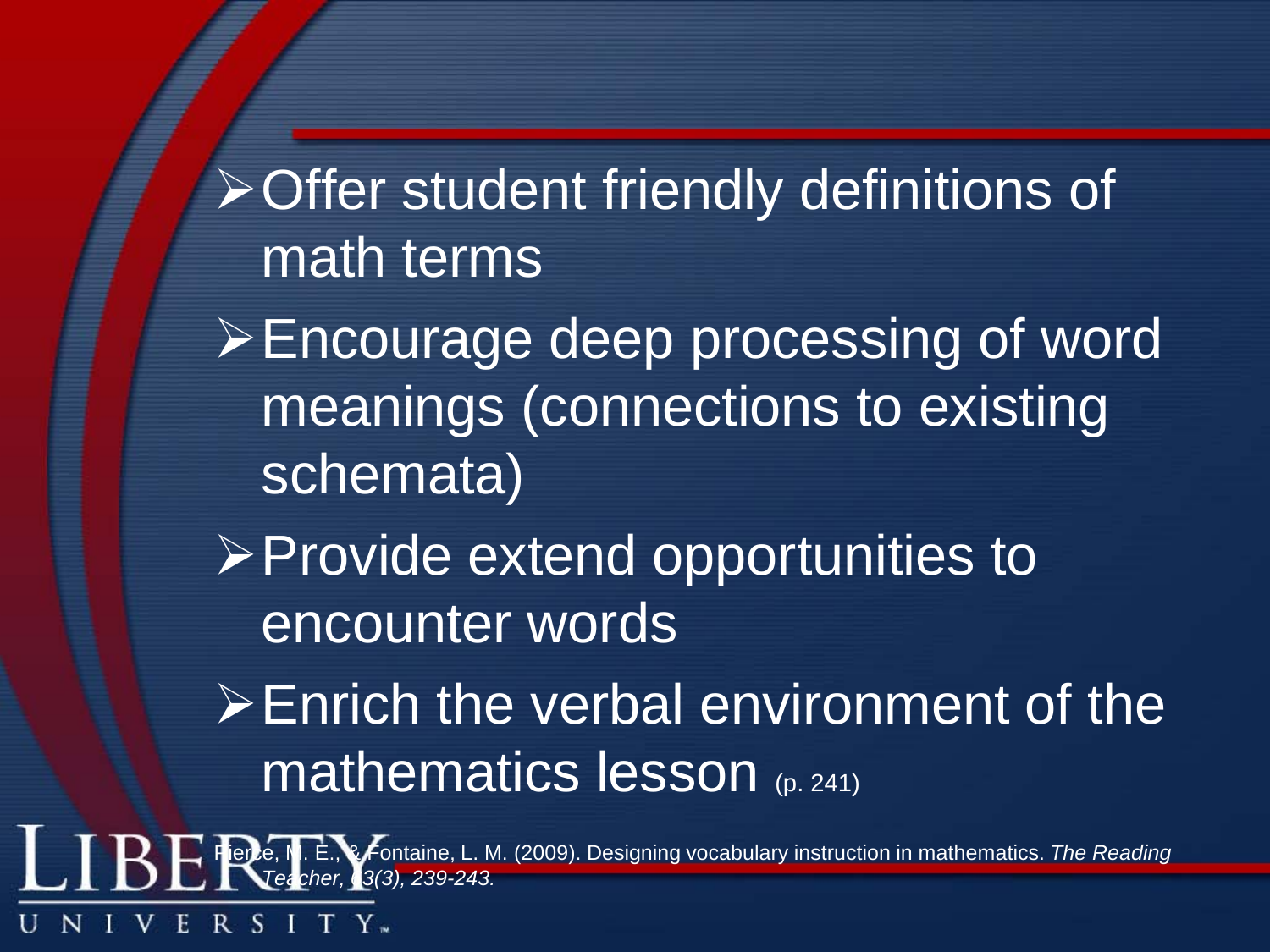## **References**

Alloway, T. P., Gathercole, S. E., Kirkwood, H., & Elliott, J. (2009). The working memory rating scale: A classroom-based behavioral assessment of working memory. *Learning & Individual Differences, 19(2), 242-245. doi: 10.1016/j.lindif.2008.10.003*

Baddeley, A., & Hitch, G. (1974). Working memory. In G. A. Bower (Ed.), *Recent advances in learning and motivation (pp. 47-90). New York: Academic Press.*

Baddeley, A. (1986). *Working memory. Oxford, UK: Oxford University Press.*

Baddeley, A. (2006). Working memory: An overview. In S. J. Pickering (Ed.), *Working memory and education (pp. 1-53). Burlington, MA: Academic Press.*

Holmes, J., Adams, J. W., & Hamilton, C. J. (2008). The relationship between visuospatial sketchpad capacity and children's mathematical skills. *European Journal of Cognitive Psychology, 20*(2), 272-289.